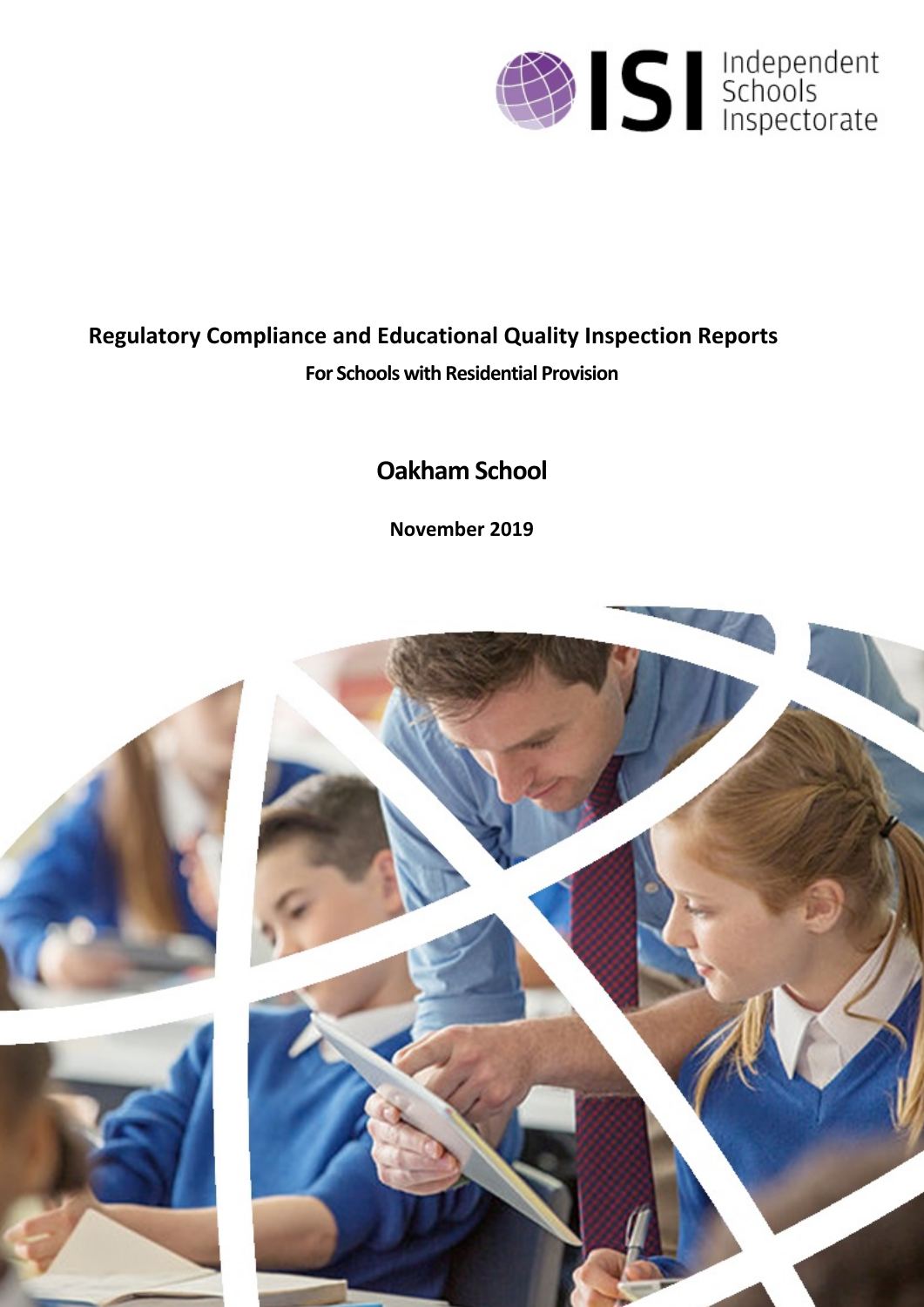# <span id="page-1-0"></span>**Contents**

| <b>Contents</b> |                                                                      |                         |
|-----------------|----------------------------------------------------------------------|-------------------------|
|                 | <b>School's Details</b>                                              | 3                       |
| 1.              | <b>Background Information</b>                                        | 4                       |
|                 | <b>About the school</b>                                              | 4                       |
|                 | What the school seeks to do                                          | 4                       |
| 2.              | <b>Regulatory Compliance Inspection</b>                              | 5                       |
|                 | <b>Preface</b>                                                       | 5                       |
|                 | <b>Key findings</b>                                                  | 6                       |
|                 | PART 1 - Quality of education provided                               | 6                       |
|                 | PART 2 - Spiritual, moral, social and cultural development of pupils | 6                       |
|                 | PART 3 - Welfare, health and safety of pupils                        | 6                       |
|                 | PART 4 – Suitability of staff, supply staff, and proprietors         | $\overline{\mathbf{z}}$ |
|                 | PART 5 - Premises of and accommodation at schools                    | 7                       |
|                 | <b>PART 6 - Provision of information</b>                             | 7                       |
|                 | PART 7 - Manner in which complaints are handled                      | 7                       |
|                 | PART 8 - Quality of leadership in and management of schools          | $\overline{\mathbf{z}}$ |
| 3               | <b>Educational Quality Inspection</b>                                | 8                       |
|                 | <b>Preface</b>                                                       | 8                       |
|                 | <b>Key findings</b>                                                  | 9                       |
|                 | Recommendation                                                       | 9                       |
|                 | The quality of the pupils' academic and other achievements           | 10                      |
|                 | The quality of the pupils' personal development                      | 12                      |
| 4               | <b>Inspection Evidence</b>                                           | 15                      |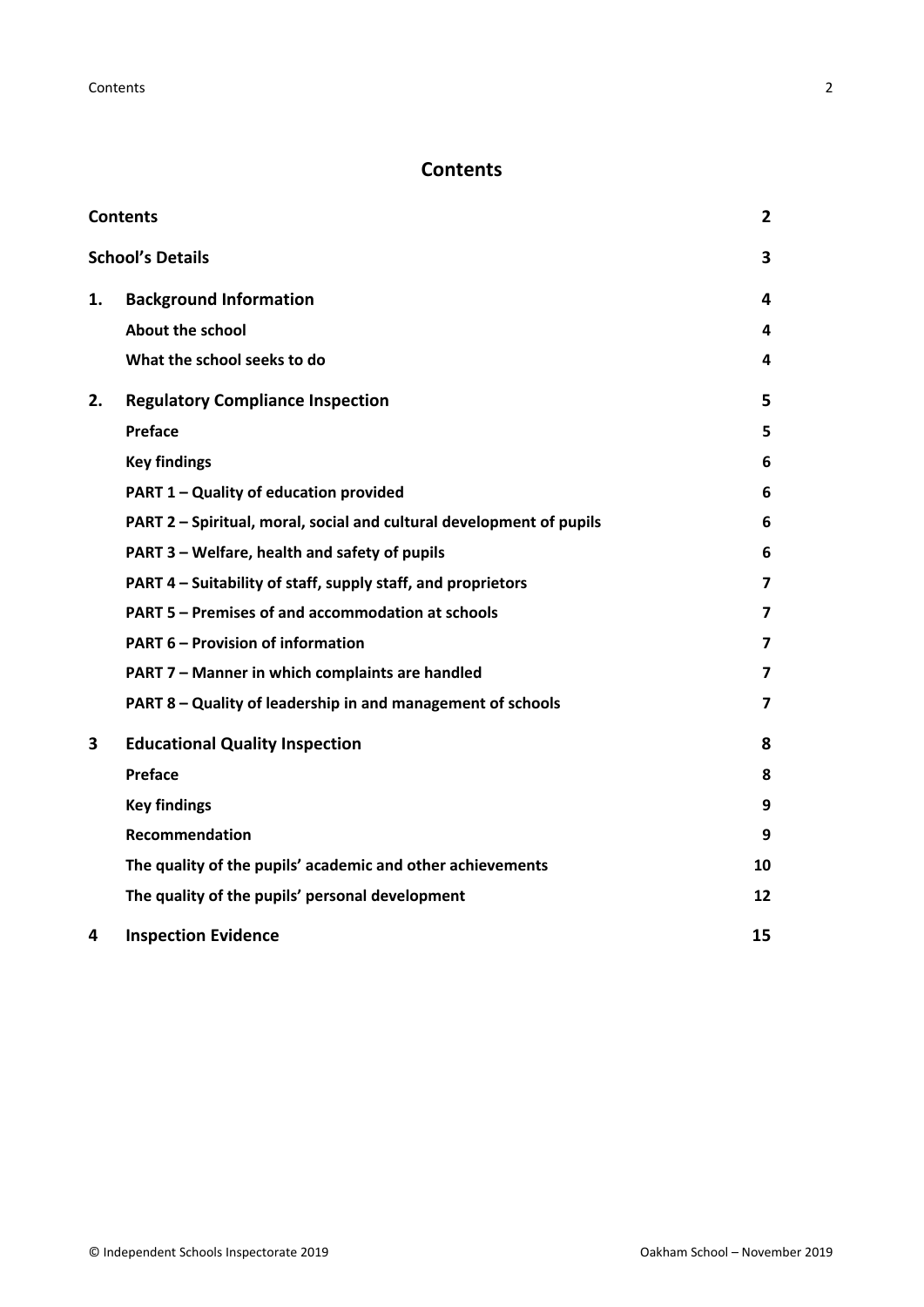| <b>School</b>                    | Oakham School                    |     |                 |     |
|----------------------------------|----------------------------------|-----|-----------------|-----|
| <b>DfE</b> number                | 857/6000                         |     |                 |     |
| <b>Registered charity number</b> | 1131425                          |     |                 |     |
| <b>Address</b>                   | Oakham School                    |     |                 |     |
|                                  | <b>Chapel Close</b>              |     |                 |     |
|                                  | Oakham                           |     |                 |     |
|                                  | Rutland                          |     |                 |     |
|                                  | <b>LE15 6DT</b>                  |     |                 |     |
| <b>Telephone number</b>          | 01572 758500                     |     |                 |     |
| <b>Email address</b>             | headmaster@oakham.rutland.sch.uk |     |                 |     |
| Headmaster                       | Mr Henry Price                   |     |                 |     |
| <b>Chair of Trustees</b>         | Professor Neil Gorman            |     |                 |     |
| Age range                        | 10 to 18                         |     |                 |     |
| Number of pupils on roll         | 1045                             |     |                 |     |
|                                  | Day pupils                       | 519 | <b>Boarders</b> | 526 |
|                                  | <b>Juniors</b>                   | 207 | <b>Seniors</b>  | 454 |
|                                  | <b>Sixth Form</b>                | 384 |                 |     |
| <b>Inspection dates</b>          | 5 to 7 November 2019             |     |                 |     |

# <span id="page-2-0"></span>**School's Details**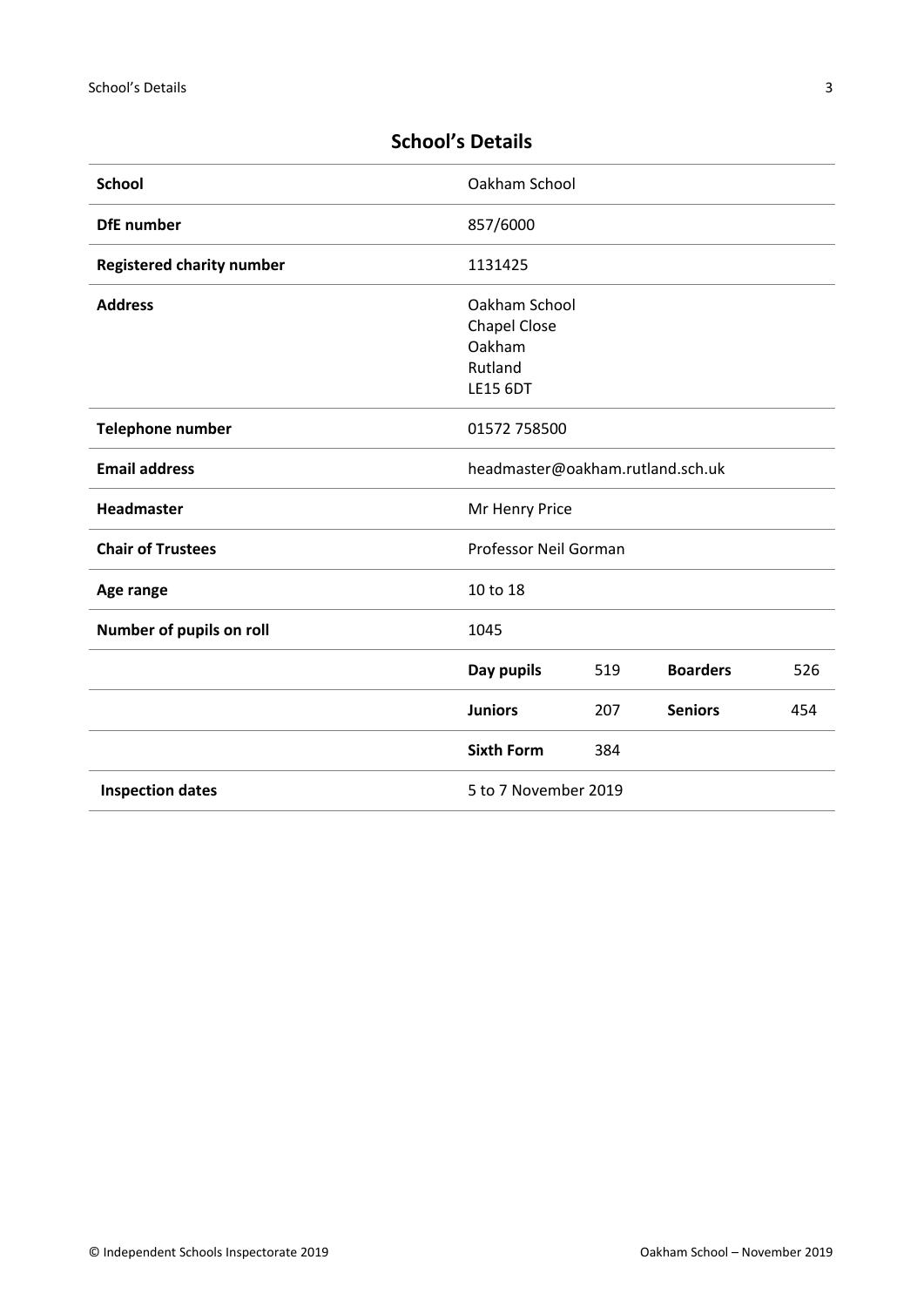# <span id="page-3-0"></span>**1. Background Information**

#### <span id="page-3-1"></span>**About the school**

- 1.1 Oakham School is a co-educational day and boarding school for pupils aged between 10 and 18. It was founded in 1584 and maintains its Christian foundation. The school is a registered charity whose trustees provide the governance of the school. The school is located in Oakham, Rutland.
- 1.2 The school has 16 single-sex houses; eight are day houses, six are boarding and the two year 13 houses have both day and boarding pupils. Lower school boarders are accommodated in a separate boarding house. Boarders are housed by age for lower school, middle school including lower sixth and 2 separate houses for upper sixth form.
- 1.3 Since the previous inspection, the school has extended and remodelled the Sports Centre and the lower school building, completed repairs to an upper sixth boarding house and refurbished one of the girl's middle school boarding house. In September 2019, the school appointed a new headmaster and a number of new senior leaders.

#### <span id="page-3-2"></span>**What the school seeks to do**

1.4 The school seeks to be a vibrant community which balances an innovative modern outlook and traditional values with high-quality pastoral care. It aims to encourage a deep love of learning, so that pupils develop into confident, well-grounded and motivated young adults.

#### **About the pupils**

1.5 Pupils come from a range of professional backgrounds from British families living within an approximate 40-mile radius of the school. Boarders come from the UK and internationally from across the world. National standardised test data provided by the school indicate that the ability profile of the pupils in the school is above average. In the sixth form it is broadly average. The school has identified 94 pupils as special educational needs and/or disabilities (SEND), which include dyslexia and dyspraxia, 69 of whom receive individual specialist help. No pupil in the school has an education, health and care plan. English is an additional language (EAL) for 99 pupils, whose needs are supported by their classroom teachers. Data used by the school have identified 96 pupils as being the most able in the school's population, and the curriculum is modified for them and for 5 other pupils because of their special talents in sport, music or drama.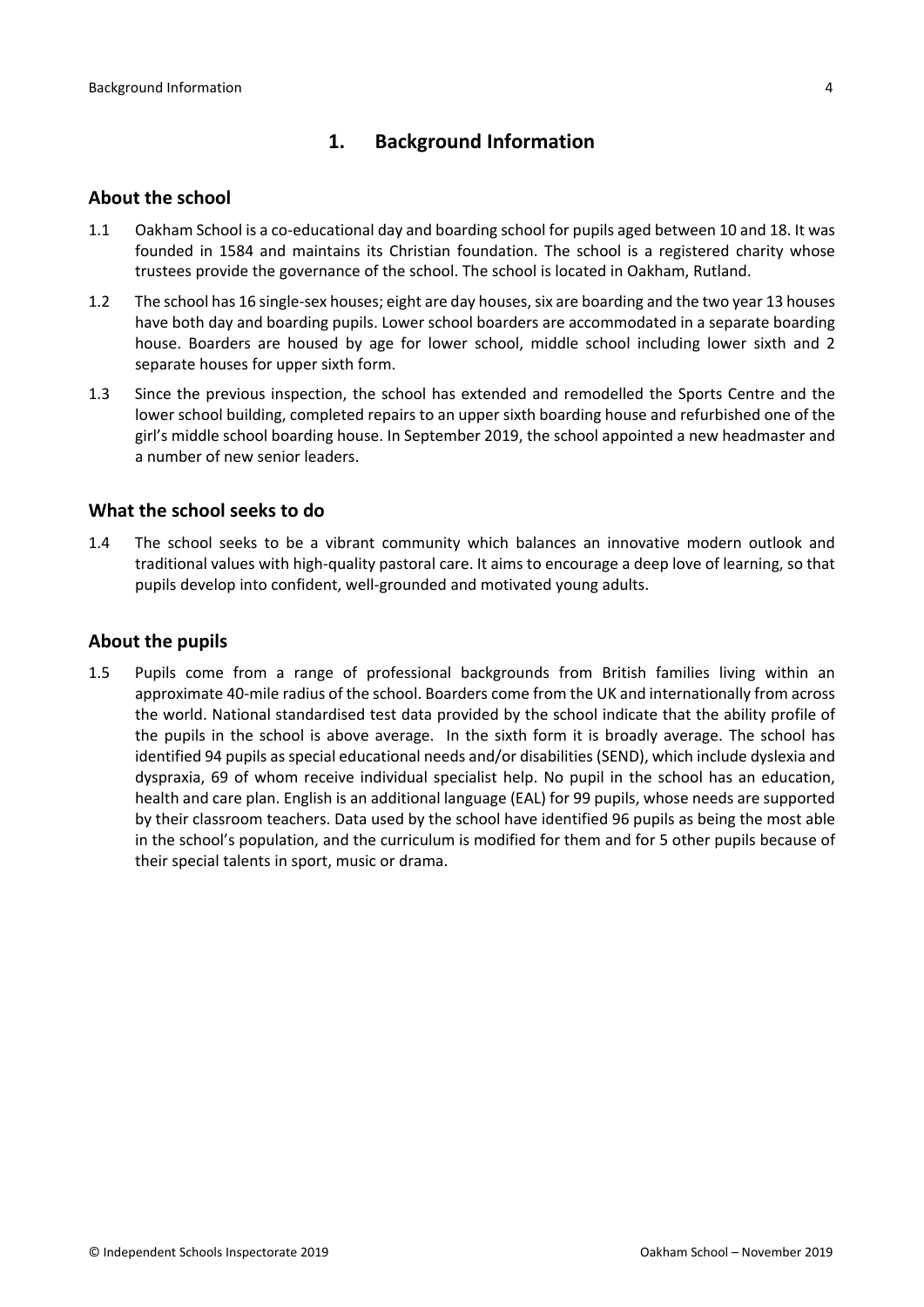# <span id="page-4-0"></span>**2. Regulatory Compliance Inspection**

#### <span id="page-4-1"></span>**Preface**

The registration authority for independent schools is the Department for Education (DfE), which directs inspection according to a specified frequency or at any time where the DfE has particular concerns about a school. The Independent Schools Inspectorate (ISI) is the body approved by the Secretary of State for the purpose of inspecting schools which are, or whose heads are, in membership of the associations which form the Independent Schools Council (ISC) and reporting on the extent to which they meet the Independent School Standards ('the standards') in the Schedule to the Education (Independent School Standards) Regulations 2014. Accordingly, inspection records whether the school meets each of these standards, which are arranged in eight Parts, each of which is divided into separate paragraphs. Additionally, the inspection reports on the school's accessibility plan under Schedule 10 of the Equality Act 2010 and the ban on corporal punishment under section 548 of the Education Act 1996. It comments on the progress made by the school in meeting the compliance action points set out in the school's most recent statutory inspection.

This inspection also contains specific judgements on the National Minimum Standards for Boarding Schools ('boarding NMS'). It also comments on the progress made by the school in meeting the compliance action points set out in the most recent statutory boarding inspection and it judges the extent to which the school currently meets the boarding NMS. It identifies any standards which the school does not meet and requires action to meet them. Findings are distributed across sections relating to the eight Parts of the standards.

All association independent schools will have an inspection within three yearsfrom April 2016, in accordance with the Framework and DfE requirements. The inspection may be of COMPLIANCE ONLY or a combined inspection of EDUCATIONAL QUALITY AND COMPLIANCE depending on a number of factors, including findings from their most recent inspection. Schools judged not to meet the standards, including the boarding NMS, may also be subject to a progress monitoring visit before their next routine inspection. The progress monitoring visit will judge whether the school has taken the necessary action to meet any un-met standards identified at their previous inspection.

The inspection was also carried out under the arrangements of the ISC Associations for the maintenance and improvement of the quality of their membership.

**Thisis a REGULATORY COMPLIANCE INSPECTION which was combined with an inspection of EDUCATIONAL QUALITY, the report of which appears later in this document. The COMPLIANCE inspection reports only on the school's compliance with the standards**, **including the boarding NMS.** The standards represent minimum requirements and judgements are given either as **met** or as **not met**. All schools are required to meet all the standards applicable to them. Where the minimum requirements are not met, this is clearly indicated in the relevant section of the report and the school is required to take the actions specified.

Inspections do not include matters that are outside of the regulatory framework described above, such as: an exhaustive health and safety audit; compliance with data protection requirements; an in-depth examination of the structural condition of the school, its services or other physical features; contractual arrangements with parents; an investigation of the financial viability of the school or its accounting procedures.

Inspectors may be aware of individual safeguarding concerns, allegations and complaints as part of the inspection process. Such matters will not usually be referred to specifically in published reports in this document but will have been considered by the team in reaching its judgements.

Links to the full regulations and requirements can be found here: The Education [\(Independent](http://www.legislation.gov.uk/uksi/2014/3283/contents/made) School Standards) [Regulations](http://www.legislation.gov.uk/uksi/2014/3283/contents/made) 2014 and National Minimum [Standards](https://www.gov.uk/government/uploads/system/uploads/attachment_data/file/416186/20150319_nms_bs_standards.pdf) for Boarding School[s.](https://www.gov.uk/government/publications/early-years-foundation-stage-framework--2)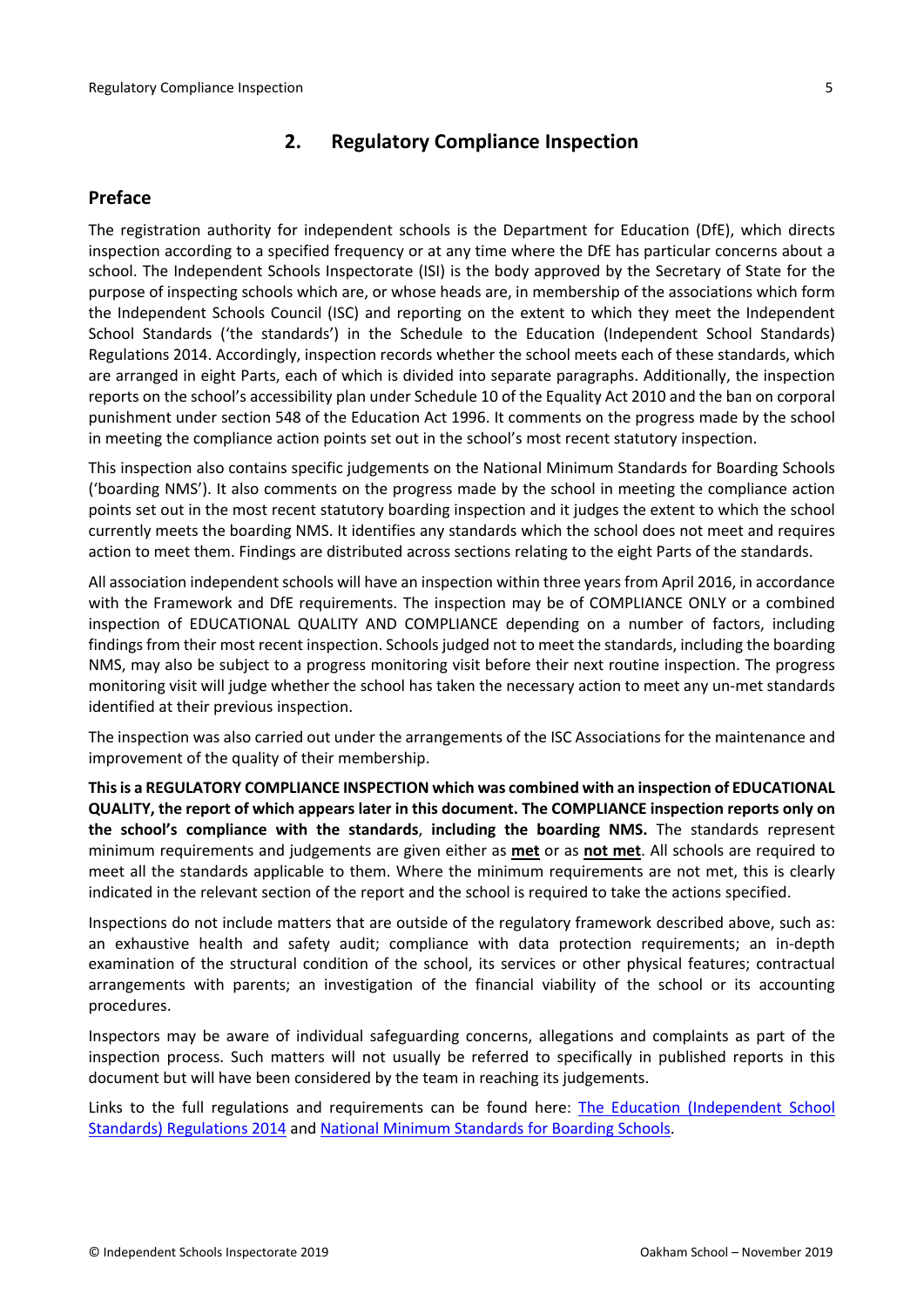#### <span id="page-5-0"></span>**Key findings**

2.1 The school meets the standards in the schedule to the Education (Independent School Standards) Regulations 2014, the National Minimum Standards for Boarding Schools 2015, and associated requirements, and no further action is required as a result of this inspection.

#### <span id="page-5-1"></span>**PART 1 – Quality of education provided**

- 2.2 At GCSE in the years 2016 to 2018, performance has been well above the national average for maintained schools.
- 2.3 In the sixth form, A-level results in the years 2016 to 2018 have been above the national average for maintained schools.
- 2.4 In the International Baccalaureate (IB) in the years 2016 to 2018 results have been above world-wide norms.
- 2.5 The curriculum is documented, supported by appropriate plans and schemes of work for the pupils and covers the required breadth of material. The teaching enables pupils to make good progress, encompasses effective behaviour management and is supported by suitable resources. A suitable framework for the assessment of pupils' performance is in place.
- **2.6 The standards relating to the quality of education [paragraphs 1–4] are met.**

#### <span id="page-5-2"></span>**PART 2 – Spiritual, moral, social and cultural development of pupils**

- 2.7 Principles and values are actively promoted which facilitate the personal development of pupils as responsible, tolerant, law-abiding citizens. Boarders' views are actively encouraged, and their opinions and concerns are appropriately considered by staff. Any prefect system operating in the school is suitably managed.
- **2.8 The standard relating to spiritual, moral, social and cultural development [paragraph 5] and NMS 17 and 19 are met.**

## <span id="page-5-3"></span>**PART 3 – Welfare, health and safety of pupils**

- 2.9 Arrangements are made to safeguard and promote the welfare of pupils by meansthat pay due regard to current statutory guidance; good behaviour is promoted; bullying is prevented so far as reasonably practicable; health and safety requirements are met, including those relating to fire safety; provision is made for first aid. Pupils are properly supervised; admission and attendance registers are maintained, as required, and there is a strategic approach to risk assessment. A disability access plan is in place.
- 2.10 An appropriate induction process for pupils new to boarding is implemented, and suitable provision is made for boarders' medical and health care, their food and drink and for managing boarders' laundry and possessions. Boarders have suitable contact with friends and family and access to a programme of activities. Boarding staff are appropriately trained and deployed.
- **2.11 The standardsrelating to welfare, health and safety [paragraphs 6–16], the requirement of Schedule 10 of the Equality Act 2010, and the ban on corporal punishment undersection 548 of the Education Act 1996, and NMS 2–4, 6–12, 15 and 16 are met.**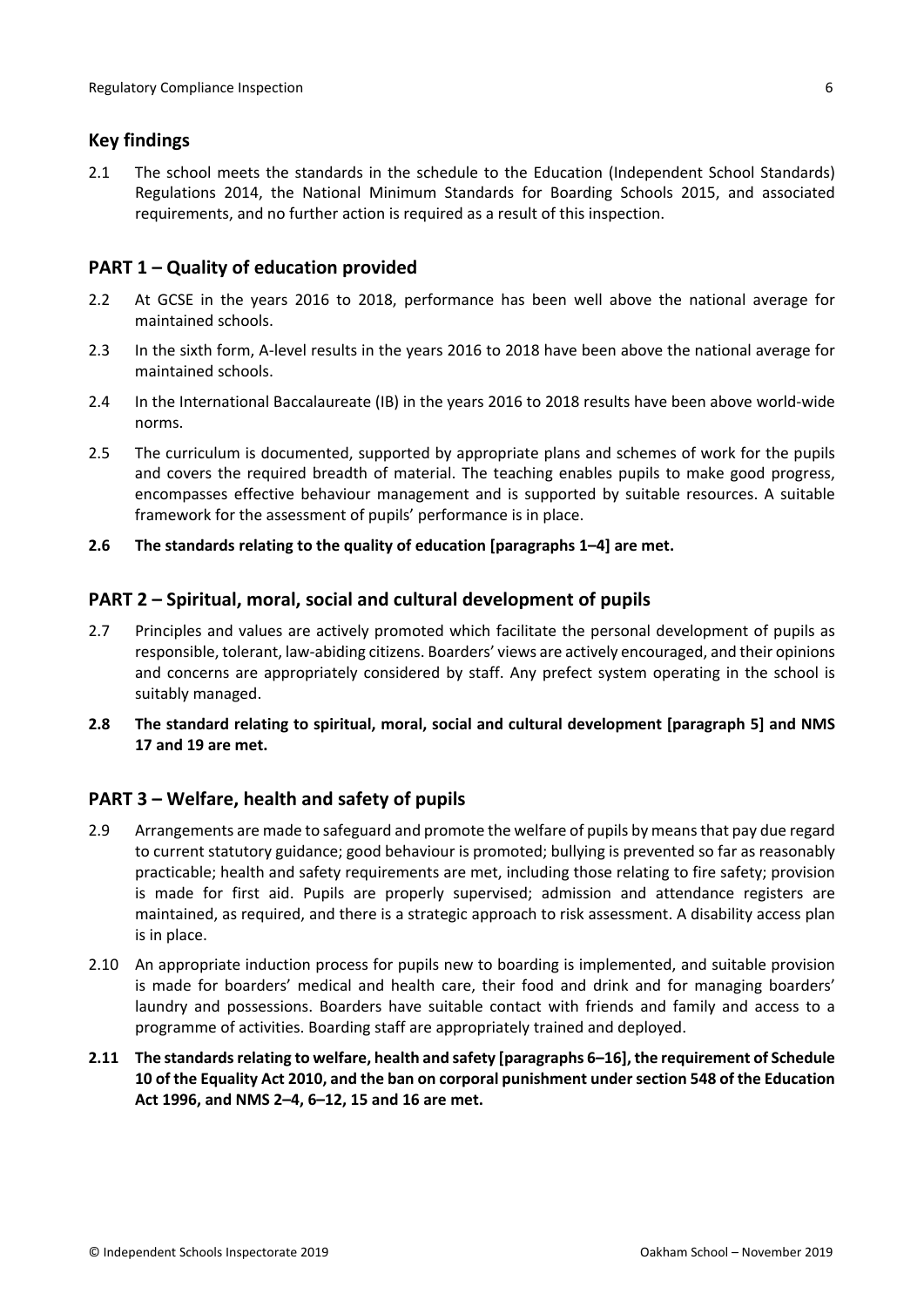# <span id="page-6-0"></span>**PART 4 – Suitability of staff, supply staff, and proprietors**

- 2.12 The school makes appropriate checks to ensure the suitability of staff, supply staff and proprietors, and a register is kept as required. Visitors to boarding accommodation are appropriately supervised and the school's arrangements for guardianship are suitably managed.
- **2.13 The standards relating to the suitability of those in contact with pupils at the school [paragraphs 17–21] and NMS 14 are met.**

#### <span id="page-6-1"></span>**PART 5 – Premises of and accommodation at schools**

2.14 Suitable toilet and changing facilities, and showering facilities where required by the standard, and appropriate accommodation for pupils' medical and therapy needs are provided. The premises are maintained to a standard commensurate with health and safety; acoustics and lighting are appropriate; water provision is adequate. Suitable outdoor space is provided for physical education and outdoor play. Boarding accommodation is adequate for the needs of all boarders, and safeguards and promotes their welfare.

#### **2.15 The standardsrelating to the premises and accommodation [paragraphs 22–31] and NMS 5 are met.**

#### <span id="page-6-2"></span>**PART 6 – Provision of information**

- 2.16 A range of information is variously published, provided or made available to parents, inspectors and the Department for Education. This includes details about the proprietor, the ethos of the school and the curriculum, and of the school's arrangements for admission, behaviour and exclusions, bullying, health and safety, first aid, details of the complaints procedure, and the number of complaints registered under the formal procedure during the preceding school year, and the provision for any with education, health and care plans or English as an additional language. It also includes particulars of the school's academic performance during the preceding school year, inspection reports and (for parents only) a report at least annually of their own child's progress. The safeguarding policy is posted on the school's website. A suitable statement of boarding principles and practice is published by the school.
- **2.17 The standard relating to the provision of information [paragraph 32] and NMS 1 are met.**

#### <span id="page-6-3"></span>**PART 7 – Manner in which complaints are handled**

- 2.18 Parental complaints, if any, are handled effectively through a three-stage process, (informal, formal and a hearing before a panel of three, one of whom is independent of the school). Each stage has clear time scales, and at the third stage the panel can make findings and recommendations which are communicated to the complainant. Records are kept appropriately, including of any action taken, whether or not a complaint is successful, and identifying those relating to the boarding provision.
- **2.19 The standard relating to the handling of complaints [paragraph 33] and NMS 18 are met.**

#### <span id="page-6-4"></span>**PART 8 – Quality of leadership in and management of schools**

- 2.20 The proprietor ensures that the leadership and management demonstrate good skills and knowledge, and fulfil their responsibilities effectively, so that the other standards are consistently met, and they actively promote the well-being of the pupils. Appropriate leadership and management of boarding ensure that the required policies and records are maintained and effectively monitored.
- **2.21 The standard relating to leadership and management of the school [paragraph 34] and NMS 13 are met.**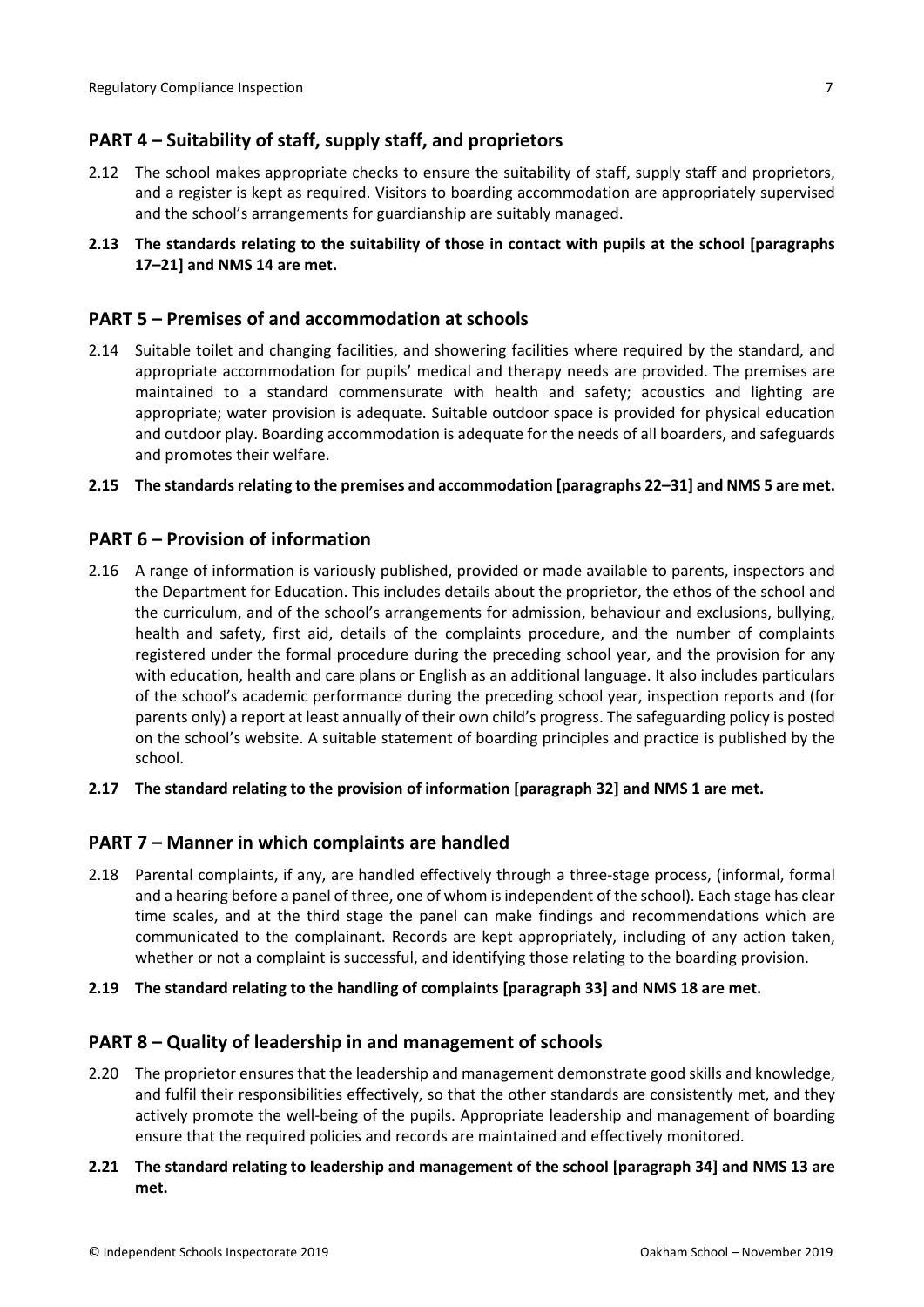# <span id="page-7-0"></span>**3 Educational Quality Inspection**

#### <span id="page-7-1"></span>**Preface**

**The EDUCATIONAL QUALITY inspection reports on the quality of the school's work**. It focuses on the two key outcomes:

- The achievement of the pupils, including their academic development, and
- The personal development of the pupils.

Since the school was last inspected, the framework for inspection has changed. The current inspection framework uses different criteria and arrangements for grading from those used in previous inspection frameworks. The judgements made on this inspection are, therefore, not directly comparable to judgements made on previous inspections.

All independent schools are required to meet the requirements of the Independent School Standards. However, different inspectorates apply different frameworks that are suited to the different types of schools they inspect. The ISI terminology reflects quality judgements that are at least equivalent to those used by the national inspectorate, Ofsted. ISI reports do not provide a single overarching judgement for the school but instead give a clear judgement about key outcomes for pupils and information on the quality of the school's work.

#### **The headline judgements must include one of the ISI descriptors 'excellent', 'good', 'sound' or 'unsatisfactory'.**

Where necessary, National Curriculum nomenclature is used to refer to year groups in the school. Where the school's own names differ from those used nationally, the details are given in the table below:

| School name | National Curriculum name |  |
|-------------|--------------------------|--|
| Lower 1     | Year 6                   |  |
| Form1       | Year 7                   |  |
| Form 2      | Year 8                   |  |
| Form 3      | Year 9                   |  |
| Form 4      | Year 10                  |  |
| Form 5      | Year 11                  |  |
| Form 6      | Year 12                  |  |
| Form 7      | Year 13                  |  |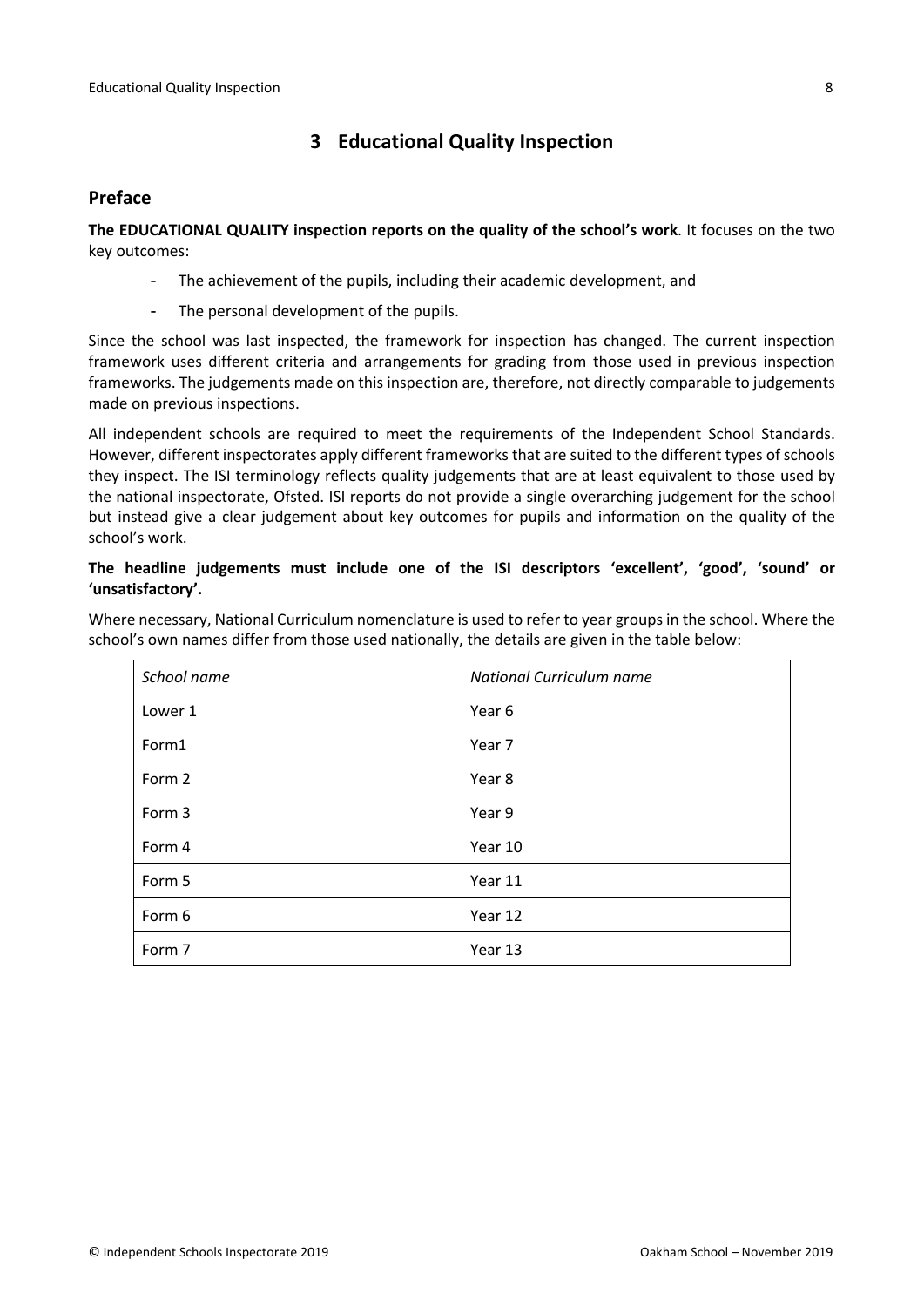#### <span id="page-8-0"></span>**Key findings**

- 3.1 The quality of the pupils' academic and other achievements is excellent.
	- Pupils' achievement in public examinations, including for those with SEND and EAL is excellent.
	- Pupils have highly positive attitudes to learning.
	- Pupils' success in external academic competitions, in sport and music and in the creative and aesthetic arts is excellent.
	- Pupils display excellent independent study skills and are equally collaborative and cooperative.
	- Pupils' have fewer opportunities to develop their information and communication technology (ICT) skills across the curriculum.
- 3.2 The quality of the pupils' personal development is excellent.
	- Pupils are self-aware, confident young people, fully prepared to be involved and supportive of one other as they live their daily lives together in boarding and as day pupils.
	- Pupils are highly resilient and are prepared to learn from their mistakes in order to improve their performance.
	- Pupils have excellent study skills and work with each other and with adults extremely effectively.
	- Pupils' social development and contributions to their local community and further afield are exemplary, demonstrating their willingness to share their time and energy for those beyond their own immediate environment.
	- Pupils' cultural awareness and understanding of diversity is excellent. They are tolerant and respectful, embracing the international nature of their boarding house, fully prepared to widen their horizons.

#### <span id="page-8-1"></span>**Recommendation**

- 3.3 In the context of the excellent outcomes, the school might wish to consider:
	- Increasing pupils' opportunities to develop their ICT skills further across the curriculum.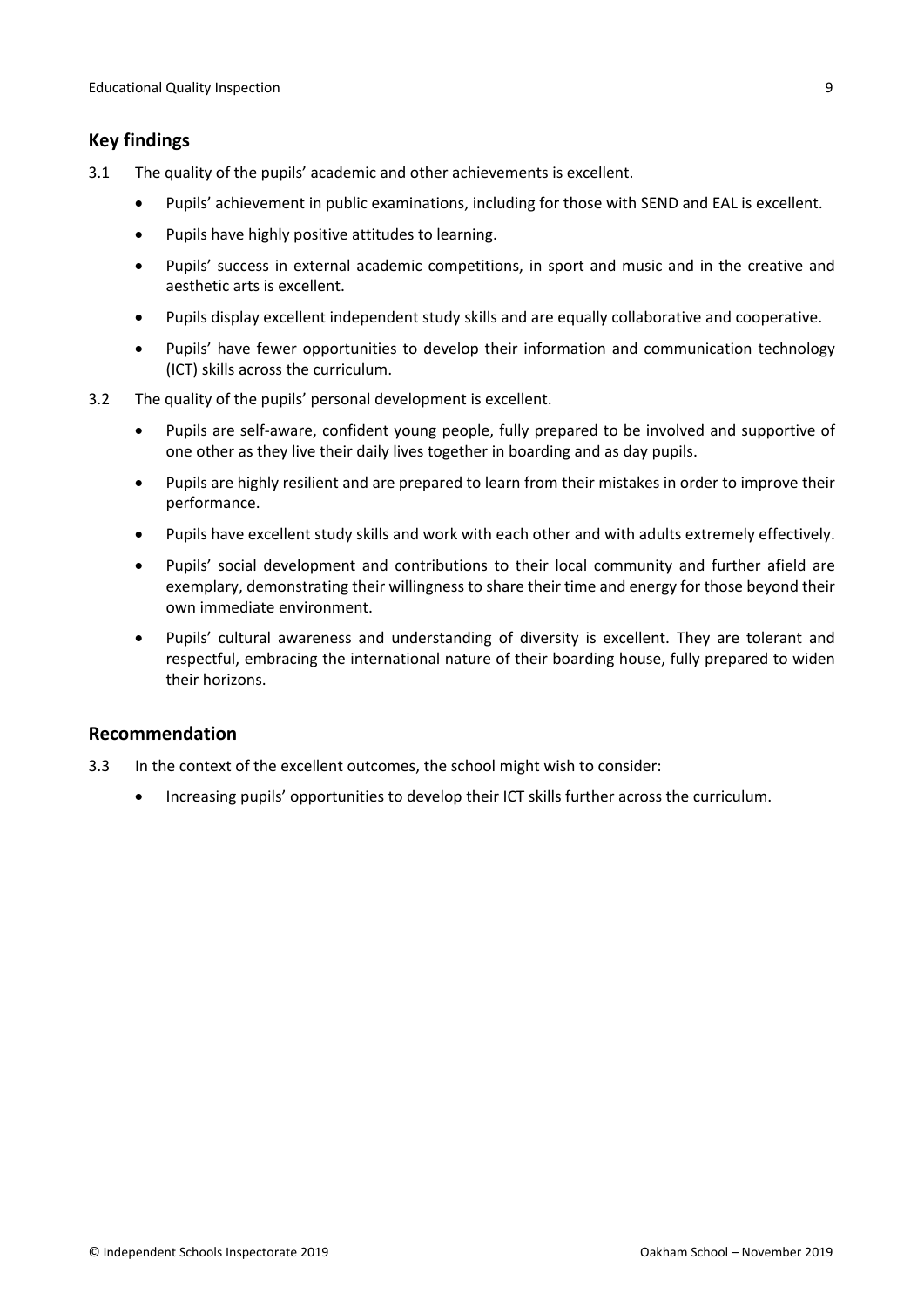#### <span id="page-9-0"></span>**The quality of the pupils' academic and other achievements**

- 3.4 The quality of the pupils' academic and other achievements is excellent.
- 3.5 Pupils fulfil their potential and achieve extremely well, acquiring the relevant skills and knowledge to move to the next stage of their education with success.
- 3.6 Pupils achieve excellent result in public examinations. In the years 2016 to 2018 examination results at GCSE have been well above the national average and at A level, over the same period, results have been well above national average. In IGCSE and IB examinations from 2016 to 2018, results have been significantly higher than worldwide norms. In the years 2016 to 2019 in excess of 60% of all GCSE entries have been awarded grades 7-9 (grades A\* and A equivalent) and in 2019, 52% of GCSE entries were awarded grades 7 to 9. In 2019, 72% of all A-level entries were awarded A\* to B grades. Pupils make rapid progress, supported at all levels and across all subjects by regular guidance and feedback from teachers and tutors. Teachers' tracking and monitoring of pupils' progress, ensures that pupils know how to improve in their learning. Pupils with SEND and EAL achieve consistently well in line with their peers. They make at least good progress across all year groups. This is aided by the highly effective learning support provision that identifies their individual needs and enables them to effectively access the mainstream curriculum. In questionnaire responses, almost all pupils commented that they are pleased with the range of subjects and activities provided and that they are helped to made consistently good progress.
- 3.7 Pupils deepen their subject knowledge and understanding extremely well across all areas of learning. Numerous examples observed during inspection included GCSE dramatists applying their in-depth knowledge of the text for staging Fo's, *Accidental death of an Anarchist,* and A-level mathematicians recalling circle theorems to derive a new theorem for calculus problems. Younger pupils successfully matched newly learnt musical terms to a piece of classical music, and older pupils demonstrated their sophisticated study of Atwood's *The Handmaid's Tale* on the use of narrative to express different perspectives on time and memory. Pupils develop excellent analytical and thinking skills within the academic and extensive co-curriculum. In questionnaires, almost all pupils agreed that teaching helps them to make progress and that they benefit enormously from regular individual help from tutors. Almost all achieve entry to their main choice for university and for art, drama or music schools. Trustees and senior leaders have been highly successful in ensuring that their focus has been on the educational needs of the pupils which has driven their plans to maintain consistent, excellent educational provision.
- *3.8* Pupils' display excellent communication skills. They are articulate speakers, listen attentively and discuss and debate persuasively. They extend their knowledge through pertinent questioning as observed when GCSE geographers explored the climatic factors impacting water reserves, and in biology, significant factors impacting fish farming. Pupils extend their speaking skills and practise public speaking in assemblies, debating competitions and in discussion groups. They develop excellent reading and research skills through well planned support from the library. The vast majority of pupils write well with increasing depth and fluency. The creative writers extend their literary talents and imagination in writing competitions and in school publications. In the sixth form, the scholarly extended project (EPQ) and IB extended research essays (EE), literary and philosophical competitions and the theory of knowledge (TOK) philosophical essay writing challenges demonstrate senior pupils' ability to work at the highest level on topics such as and theory of knowledge (TOK) on topics such as *Present knowledge is wholly dependent on past knowledge.*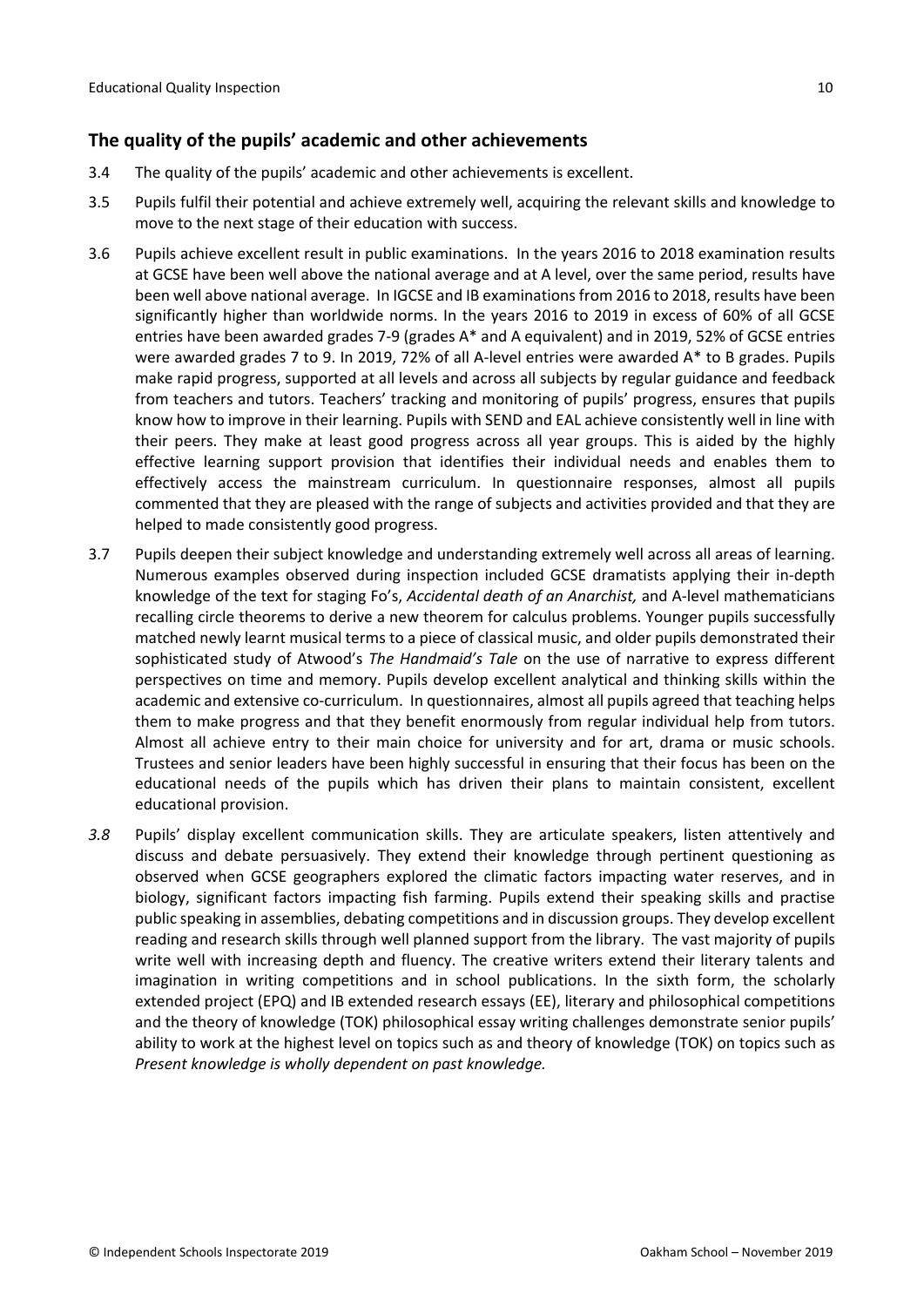- 3.9 Pupils acquire strong mathematical and numerical skills that they apply effectively across the curriculum. In most lessons, pupils benefit from an appropriately high degree of challenge, which ensures they increase their understanding and application of mathematics successfully across subjects. For example, A-level mathematicians applied their secure knowledge of kinematics effectively to discuss the relationship between acceleration, velocity and displacement. Sixth form economists confidently illustrated graphs in considering the impact of supply and demand on a balance of payments, and GCSE physicists competently applied algebraic manipulations to deduce the equation for centripetal force.
- 3.10 Pupils demonstrate high levels of competence in ICT, although their skills are often restricted to specific applications. Pupils competently research and access on-line resources to complete work. Excellent examples of pupils' use of ICT were seen from competition work in science, technology and engineering projects to create new inventions for the future and in designing robotic cars. Computer scientists demonstrated high levels of skill in applying their knowledge as observed when middle school pupils modelled a flowchart to pseudocode to Python code. However, pupils have fewer opportunities to develop their knowledge and application of ICT skills consistently across the curriculum.
- 3.11 Pupils develop excellent study skills from the earliest age which support their rapid progress. Senior leaders and governors' key focus on establishing pupils' independent study skills is highly evident in pupils' resilience and in their ability to assimilate knowledge effectively. Pupils ably hypothesize, analyse and draw conclusions from a wide range of sources; for example, in middle school philosophical discussions on the existence of God from a range of sources, lower school project work, GCSE history and English essays. Older pupils demonstrated their excellent higher order skills in researching in scholarly essays for the extended project, sixth form artists skilfully researched contemporary artists for exhibitions on art as message, and lower middle school biologists justified their answers extremely well from researching the use of embryos and adult bone marrow in the treatment of human diseases.
- 3.12 Pupils reach high levels of achievement in an extensive range of academic, creative and physical pursuits, day trips and overseas visits. The celebration of participating in an extensive range of examples such as music, drama and sport, visual and creative arts, robotics, climbing mountains for The Duke of Edinburgh's award (DofE), travelling for charity or exploring new technologies for a cleaner world, all enrich pupils' lives extensively. They extend their horizons and build confidence beyond the academic curriculum. Pupils are frequently members of national performing groups in music and drama, and have won prizes in choral competitions and musical composition. Musical groups, choirs, orchestras and ensembles perform at a high level both within and beyond school, the gala concert being one of the annual highlights for the three hundred pupils who participate. An array of theatre and musical productions occur every term in school. Pupils are highly successful in individual external music competitions and in entry to musical conservatoires and theatre schools. Pupils are equally successful in the DofE award scheme with exceptionally large numbers attaining gold awards. In the CCF, pupils enjoy the challenge of long expeditions, service and community involvement. School teams are highly successful in a wide range of competitions and talented pupils represent national, regional and county teams in hockey, athletics and tennis. Individuals participate nationally in rugby, hockey, sailing and swimming. Pupils regularly participate in mathematics and science challenges and competitions, senior pupils achieving high levels of success in mathematics and scientific Olympiads.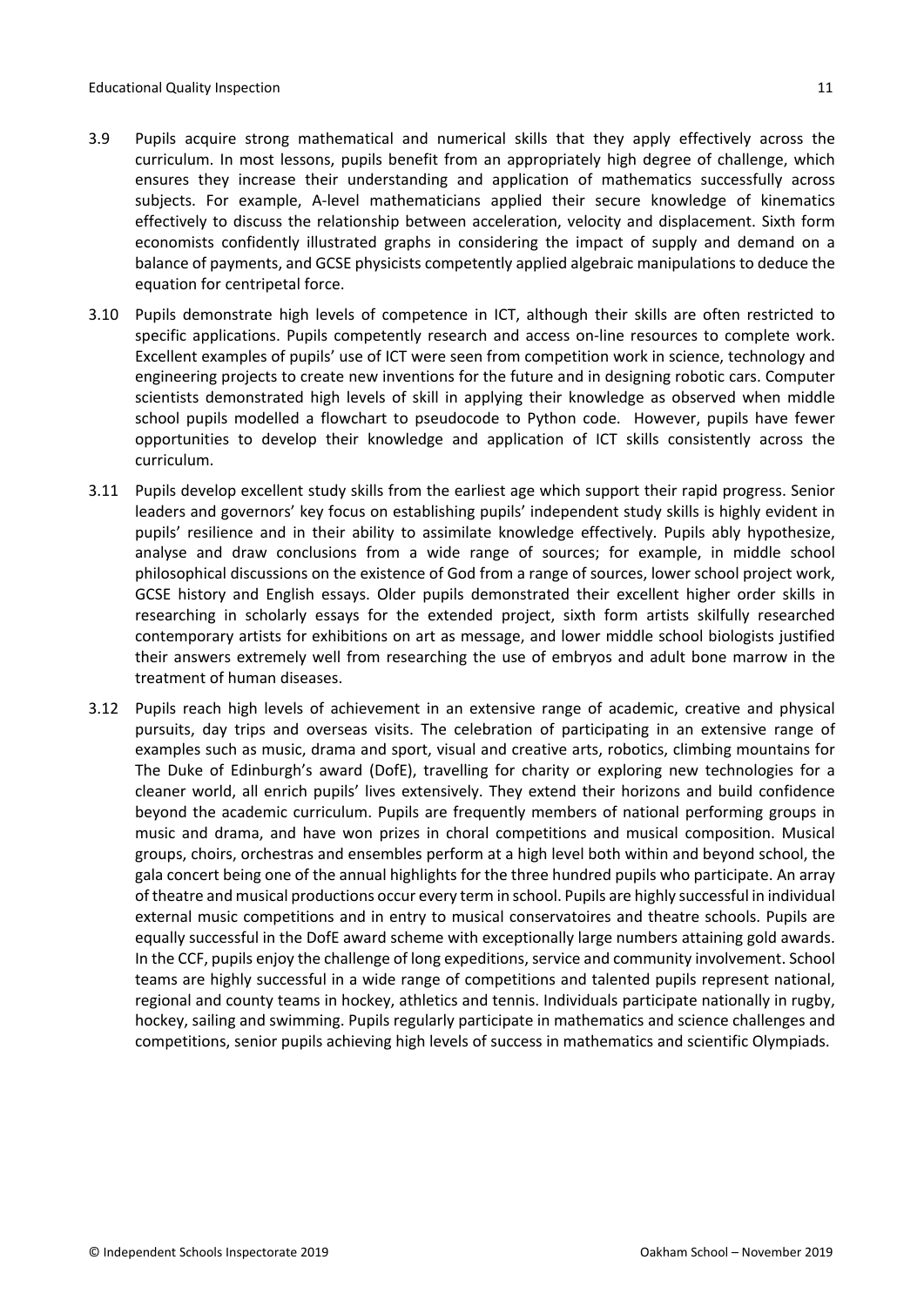3.13 Attitudes to learning are excellent. Pupils are keen to learn and ambitious to succeed. They acquire excellent skills to take control of their learning, are independent in approach with well-honed study skills. They support each other highly effectively in lessons and in their boarding or day house, helping each other from their individual strengths when they have a clearer understanding of a mathematical problem or understand how to set out their answer. Pupils are prepared to persevere and take on new challenges; they recognise that this is part of the learning process, of which being positive is the key, unafraid to fail and see this as part of the learning process. Lower school pupils enthused that the recently introduced middle years' programme with its enquiry approach to learning has completely enhanced their learning experience as they collaborate and cooperate in working and researching together, refining their research skills and improving their ability to validate an answer. The overwhelming majority of parents and pupils agreed that the school helps pupils to show initiative, be resilient and develop skills for the future.

# <span id="page-11-0"></span>**The quality of the pupils' personal development**

- 3.14 The quality of the pupils' personal development is excellent.
- 3.15 Pupils develop increasingly high levels of self-confidence, self-esteem and awareness of others in their interactions with each other and with adults. They are resilient and respond extremely well to the high expectations set by the school and boarding house staff. Pupils are well prepared for the next stage of their lives, encouraged to take on increasingly challenging curricular and co-curricular activities. They are appreciative of the high level academic and pastoral support they receive, and acknowledge that this aids them extremely well in their endeavours. Boarding successfully promotes pupils' confidence, encourages appropriate risk, mistakes are seen as part of life skills' learning, so that pupils feel free to try new challenges, not afraid of failure. Pupils have a clear understanding of their strengths and areas to develop and know how to improve their own learning. Guidance from tutors provides constructive comments and targets for next steps. The overwhelming majority of parents agree in questionnaires that the school helps their child to be confident and independent and that boarding has helped their child's progress.
- 3.16 Pupils understand the consequences of their actions and this informs their decision making in all aspects of school life. From the youngest age, pupils are encouraged to take responsibility for their learning and to understand that to persevere and accept challenge boosts their confidence and selfesteem. As they move through the school, pupils learn to make considered decisions regarding their co-curricular activities, GCSE and A level choices and future pathways. Pupils' ambitions are supported extremely well as great importance is placed on promoting independence and encouraging pupils to take responsibility for their own decisions. Individuals, as part of the senior prefect team or as representatives on the school council, play a significant role in contributing to the school decisionmaking processes, and pupils confirmed that their views are respected. In questionnaires, a small minority of boarders felt that they had insufficient balance of free time and activities in boarding time. The overwhelming majority of parents consider that the boarding experience supports their child's personal development and the inspection team supported this view.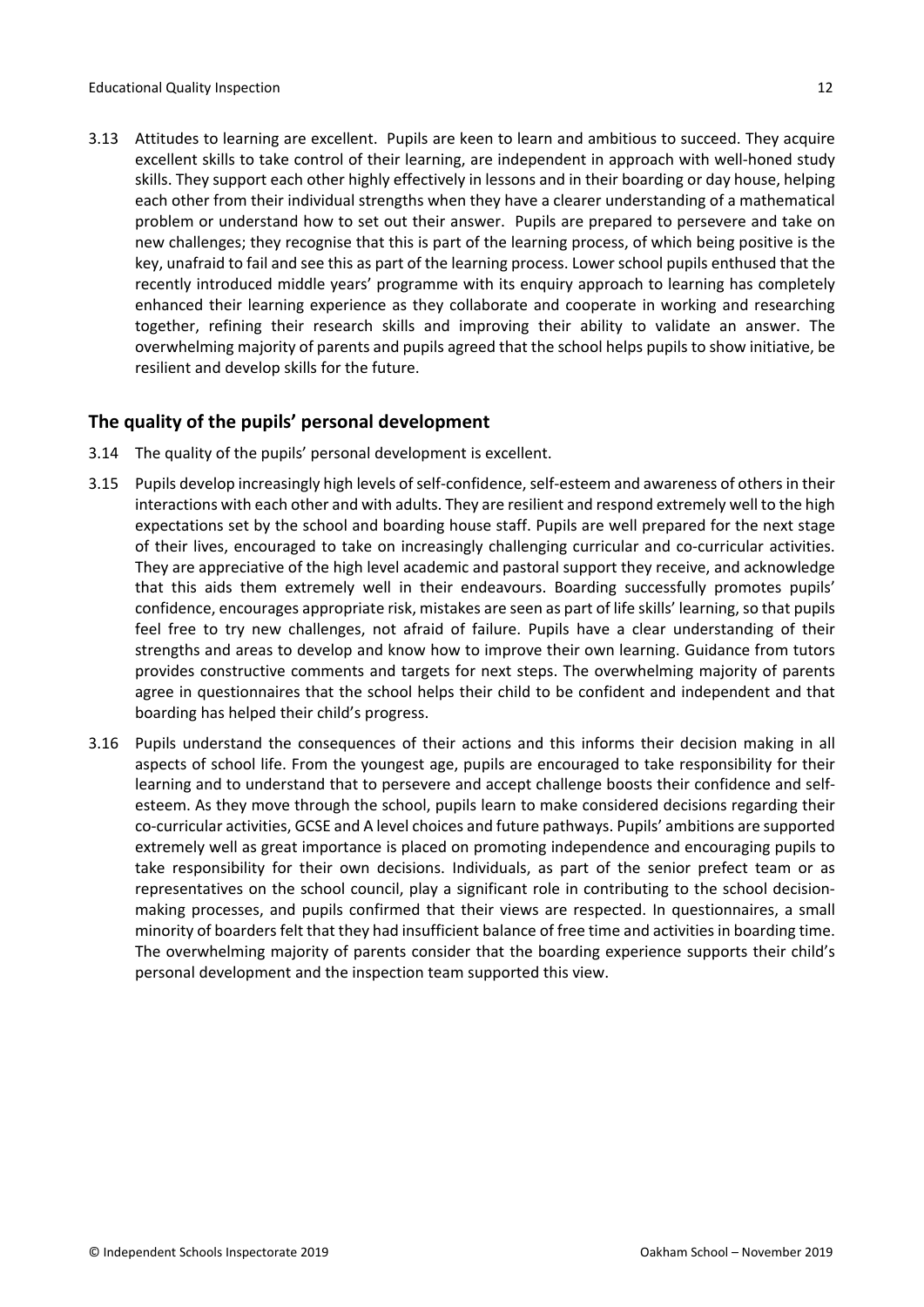- 3.17 Pupils have a well-developed sense of the school's ethos of service to others and a strong sense of the non-materialistic aspects of life that pervades the school community, encouraging them to reflect on spiritual matters. Chapel, at the heart of the school, is a focus for many to reflect on their faith, for others a time of quiet reflection where they sit with friends, joining in with the singing or listening peacefully to the choir. Pupils have a clear understanding of different faiths and cultures. An overwhelming majority of parents and pupils agree that the school actively promotes respect and tolerance for those with different faiths and beliefs and this was evident when inspectors visited boarding houses and in discussions with pupils. Pupilstalked with enthusiasm of the service weekends to the community of Oakham. They enjoy, serving teas, baking cakes, singing in choirs and conversations shared to enhance the lives of those who participate in these celebratory events. Pupils' appreciation of the non-material is heightened by the art, music and drama that surrounds them in school. They take part in an extensive range of musical concerts, drama performances and literary debates and competitions which deepens their awareness of the lives and experiences of others. An excellent example was the reflection by middle school pupils on Wilfred Owen's poetry at Remembrance time, hearing the names of those read out, a poignant moment, reflecting on lives lost for their freedom.
- 3.18 Pupils demonstrate a strong moral stance, understand right from wrong and take responsibility for their actions. They are polite and well-mannered, and acknowledge the need for school rules and the behaviour code of conduct. Their strong moral stance and social awareness are rooted in the ethos of the school which encourages them to contribute to others less fortunate than themselves. Their personal development is characterised by excellent behaviour in almost all cases, with a strong sense of appreciation, for staff and for each other. In questionnaires, the overwhelming majority of parents and pupils commented that the school actively promotes and expects high standards of behaviour and that they treat pupils fairly. In questionnaires, a small minority of pupils suggested that the school does not always treat them fairly. In discussions with pupils, they acknowledged that the school rewards and sanctions system is used appropriately for any poor behaviour which they confirmed is a rare occurrence. Pupils are self-disciplined and acknowledge that they seek to live in a community where respect for others is recognised as a hallmark of their house or year group. This ensures that all thrive within a safe, secure and harmonious community.
- 3.19 Pupils willingly take on a wide range of roles and responsibilities within the school community. They act as prefects in school and in their boarding house, as leaders in roles undertaken in DofE and the CCF. Senior pupils act as mentors to younger pupils in boarding houses. Similar age pupils act as buddies for new pupils, and in this way, both benefit from the mutual relationship which often results in long-lasting friendships. Pupils raise significant funds for charities both locally and further afield, providing practical help around Christmas for example, with the shoebox appeal. The majority of initiatives are pupil-led, with representatives from each house organising fundraising and school-wide events. Older pupils help in local primary schools and nurseries, and work with the elderly in care homes. Pupils teach croquet to dementia patients and teach basic ICT skills to local elderly residents, all contributing to pupils' preparation and readiness to contribute to life in Britain and further afield.
- 3.20 Pupils are excellent social ambassadors for their school in the local community. Local residents for example, enjoy the weekly musical concerts in a local church led by school musicians. Older pupils act as role models setting an excellent example in their approach to academic work and as a leader in the house. Each house has its own spirit and sense of community, new boarders are welcomed and new friendships made. In discussion, pupils spoke warmly of established family groups and of caring, supportive and happy communities where they care for each other, creating a positive and harmonious school community.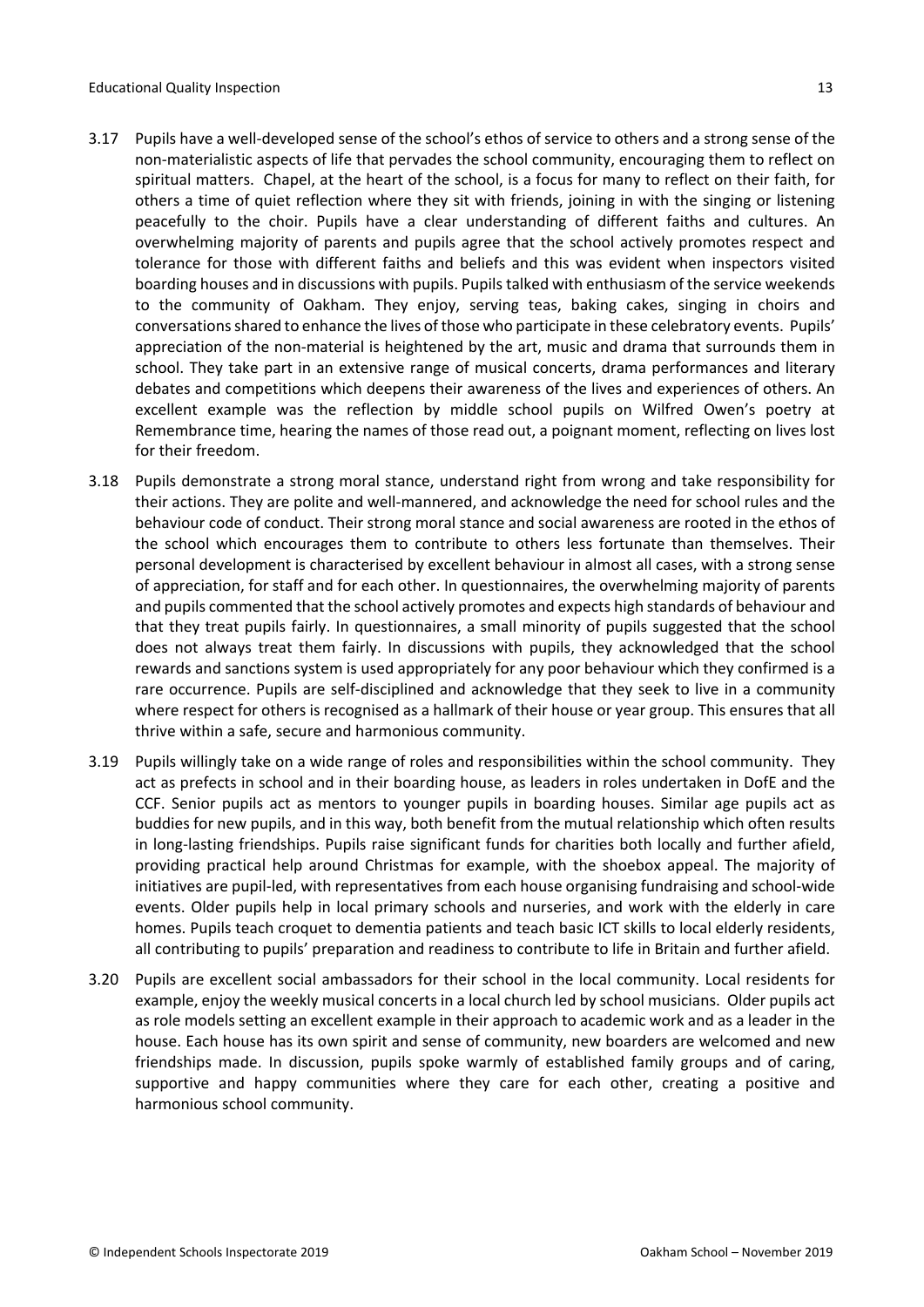- 3.21 Pupils have an excellent understanding and value the importance of equality and diversity. An excellent example of discussion on cultural diversity was observed when older pupils discussed the use of punctuation in a poem to express cultural fluidity. Through active involvement in a range of societies and clubs such as voluntary action, model united nations, law society, scholars and debating societies, pupils widen their horizons and understanding of cultural diversity. Pupils collaborate and cooperate extremely well in their boarding houses, demonstrating the school ethos in word and action. In the questionnaire, the overwhelming majority of parents and pupils commented that the school encourages an atmosphere of respect and tolerance. Pupils have an excellent understanding of British values, developed through a comprehensive personal, social and health education (PSHE) programme, which provides opportunities for discussion on democracy, current affairs and wider world issues. Pupils respect each other, understanding common goals, acceptance of others, celebrating difference and diversity and common humanity.
- 3.22 Pupils understand that a balanced healthy diet and physical exercise are essential components to their health and well-being. Discussions with pupils reveal that they are aware of the importance of good nutrition, and appreciate the excellent range of meals prepared for them to enjoy every day. In the questionnaires, a small minority of pupils disagreed that a suitable choice and quantity of food is provided at mealtimes. In discussions almost all pupils expressed highly positive responses on the nutritious quality and quantity of food on offer. Inspectors found the quality and choice provided to be excellent. Pupils have a clear awareness of mental and emotional well-being and are comfortable in discussing such matters. They are well supported through a well-structured PSHE and tutorial programme and a highly effective boarding and pastoral team. They make excellent use of the numerous outdoor play facilities as well as the more formal weekly sports programme. Pupils are aware of how to stay safe both online and in their physical environment and confirm that they know to inform a trusted adult if they have any concerns.